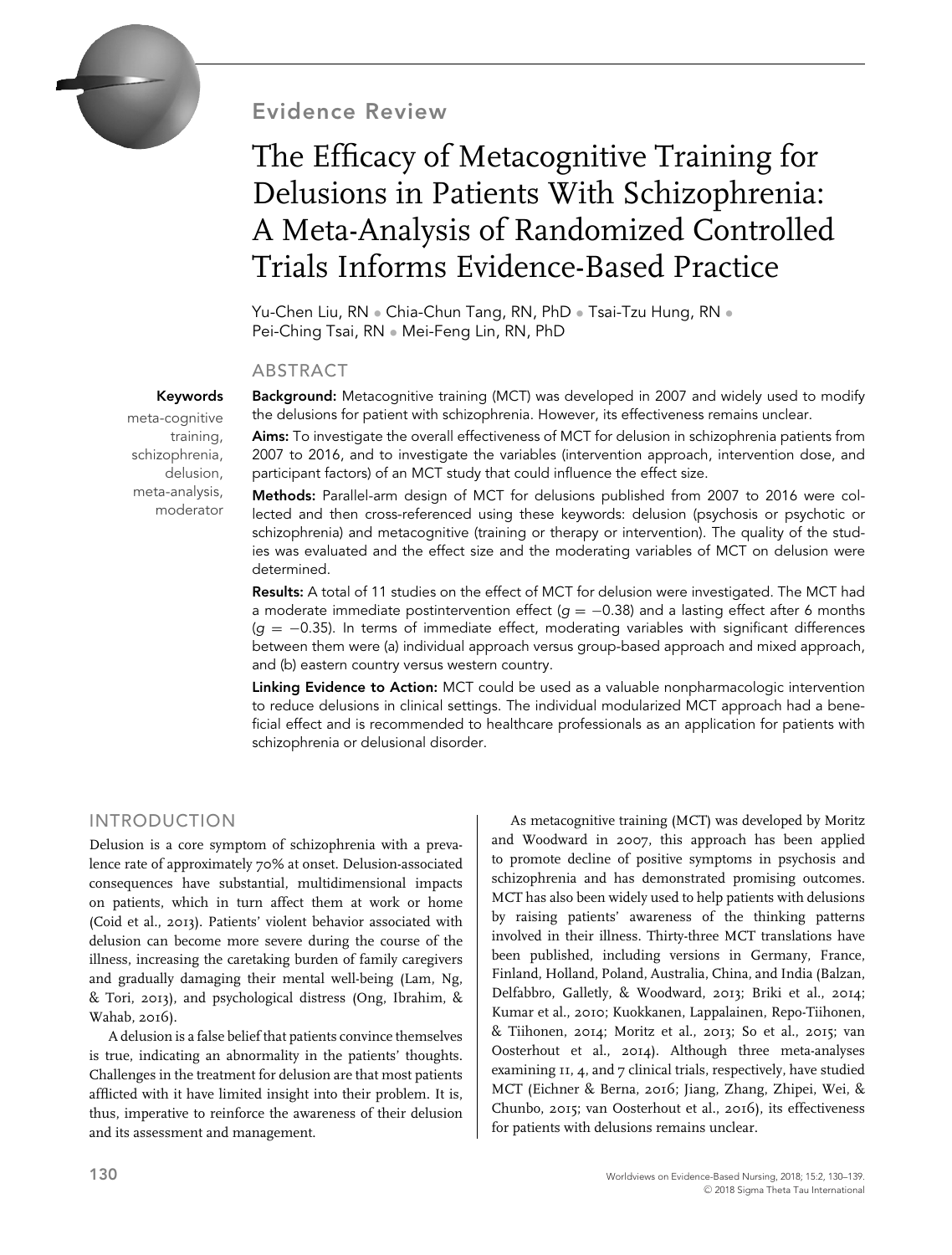This meta-analysis was conducted for the following reasons: (a) even though this particular issue has been targeted by meta-analyses for over 10 years, results on the effects of MCT have not been consistent; (b) most indicators of single interventions have focused on the immediate posttreatment effect (Briki et al., 2014; Gawęda, Krężołek, Olbryś, Turska, & Kokoszka, 2015; Kumar et al., 2010; Moritz, Kerstan et al., 2011; Moritz, Veckenstedt, Randjbar, Vitzthum, & Woodward, 2011; So et al., 2015); (c) only four studies have examined the longer term effect following MCT (Andreou et al., 2017; Favrod et al., 2014; Kuokkanen et al., 2014; Moritz et al., 2013; van Oosterhout et al., 2014), and most of these studies included the single intervention approach, employing either individualized or group-based therapies (Andreou et al., 2017; Briki et al., 2014; Favrod et al., 2014; Gaweda et al., 2015; Kumar et al., 2010; Kuokkanen et al., 2014; Moritz, Kerstan et al., 2011, 2013; So et al., 2015; van Oosterhout et al., 2014); (d) none of those studies explored the difference among variables of demographics, therapist readiness, or homework assignment on outcomes; (e) contradictory conclusions were derived by two recent metaanalyses (Table 1; Eichner & Berna, 2016; van Oosterhout et al., 2016); and (f) the dose-response relationship and effective interventional approach of MCT have not been identified due to the limitation of rigor of study methodology in a meta-analysis (Eichner & Berna, 2016).

Therefore, the purpose of this current meta-analysis was to identify the effect of MCT based on reliable and valid randomized controlled trial (RCT) studies during 2007–2016. The anticipation was that new insights would be generated based on our rigorously scientific method regarding (a) the effectiveness of MCT on the severity of delusion (immediately and after 6 months), and (b) the specific variables that affect the effect size and the one variable, if any, that has the greatest effect.

#### METHODS

#### Search Strategy

All MCT studies for delusion published from 2007 until April 2, 2016 were collected. The following terms were searched in the databases of Medline, PsycINFO, CINAHL, Joanna Briggs Institute Library, and Cochrane Library: delusion (psychosis or psychotic or schizophrenia) and metacognitive (training or therapy or intervention). Based on our criteria, 11 studies were selected from the total of 116 studies that were initially identified (Table 2 and Figure 1).

#### Criteria for Inclusion and Exclusion

The inclusion criteria of this current meta-analysis were the following: (a) participants were diagnosed with schizophrenia spectrum disorder by the standards of the Diagnostic and Statistical Manual of Mental Disorders-IV (DSM-IV), DSM-IV-TR, or the International Classification of Diseases (ICD) 10; (b) at least one MCT group was included; (c) the study included one control group; (d) the language of the article was Chinese or English; (e) severity of delusion was measured as an outcome;

| <b>Authors</b>               | Experimental design                 | studies analyzed<br>Number of | Types of subjects (sample size)       | <b>Therapy type</b> | Indicator            |
|------------------------------|-------------------------------------|-------------------------------|---------------------------------------|---------------------|----------------------|
| Jiang et al. (2015)          | /leta-analysis (randomized trial)   |                               | Schizophrenia spectrum disorder (387) | Group               | Severity of delusion |
| van Oosterhout et al. (2016) | /leta-analysis (randomized trial)   |                               | Schizophrenia spectrum disorder (500) | Vixed               | Severity of delusion |
| Eichner and Berna (2016)     | Meta-analysis (nonrandomized trial) |                               | Schizophrenia spectrum disorder (646) | Vixed               | Severity of delusion |

Table 1. Empirical Studies on the Effect of Metacognitive Training on Delusion

Table 1. Empirical Studies on the Effect of Metacognitive Training on Delusion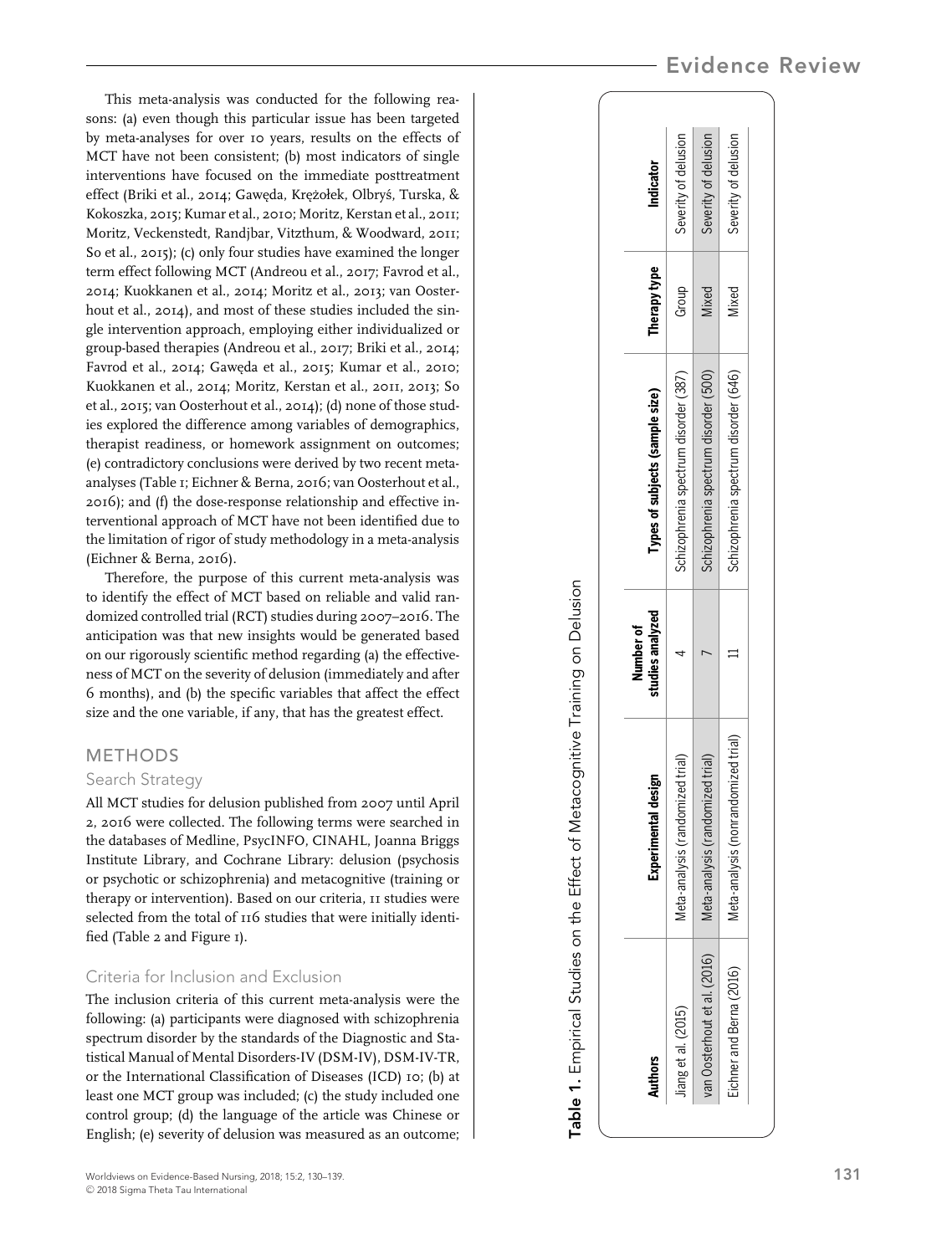| Author                               | <b>Setting</b>              | Country         | <b>Intervention</b><br>format | <b>Number of</b><br>sessions | Dropout (%) | <b>Quality</b> | <b>Masking</b> |
|--------------------------------------|-----------------------------|-----------------|-------------------------------|------------------------------|-------------|----------------|----------------|
| Andreou et al. (2017)                | Inpatient and<br>outpatient | Germany         | Individual                    | 12                           |             | 6.5            | Yes            |
| Briki et al. (2014)                  | Inpatient and<br>outpatient | France          | Group                         | 16                           | 26.5        | 6.5            | Yes            |
| Favrod et al. (2014)                 | Outpatient                  | Switzerland     | Group                         | 8                            | 9.6         | 5.5            | Yes            |
| Gaweda et al. (2015)                 | Outpatient                  | Poland          | Group                         | 8                            | 12          | 5.5            | Yes            |
| Kumar et al. (2010)                  | Inpatient                   | India           | Group                         | 8                            | $\Omega$    | 3              | No             |
| Kuokkanen et al. (2014)              | Inpatient                   | Finland         | Group                         | 8                            | $\Omega$    | 6.5            | Yes            |
| Moritz et al. (2013)                 | Inpatient and<br>outpatient | Germany         | Group                         | 8                            | $10$ (ITT)  | 5.5            | Yes            |
| Moritz, Kerstan et al.<br>(2011)     | Inpatient and<br>outpatient | Germany         | Group                         | 8                            | $\theta$    | 5.5            | Yes            |
| Moritz. Veckenstedt et al.<br>(2011) | Inpatient                   | Germany         | Group and<br>individual       | 8                            | 8.3         | 6.5            | Yes            |
| So et al. (2015)                     | Outpatient                  | Hong Kong       | Individual                    | $\overline{4}$               | 36.4 (ITT)  | 5.5            | Yes            |
| van Oosterhout et al.<br>(2014)      | Inpatient and<br>outpatient | The Netherlands | Group                         | 8                            | 16.9 (ITT)  | 6.5            | Yes            |

| Table 2. Description of the Intervention, Patient Characteristics, Quality of the Study, and Location |  |  |  |
|-------------------------------------------------------------------------------------------------------|--|--|--|
|-------------------------------------------------------------------------------------------------------|--|--|--|

and (f) a pre- and posttest design was applied. Studies that provided, in addition to MCT, other forms of psychological interventions were excluded. The language limitation was set due to the time and the cost of obtaining and translating articles.

To examine the effectiveness of MCT on delusion severity of schizophrenia patients, two different times were selected for the effect size analysis: (a) immediate effect by posttest score after intervention, and (b) lasting effect by follow-up score at 6 months after intervention.

The modified Jadad scale was used by three researchers independently to assess the methodological quality (Oremus et al., 2001). The study quality was evaluated by the Jadad scale with eight items including randomization and blinding (two items, respectively), and a single item in withdrawals, recruitment criteria, adverse events, and analysis. The trials were separated into low quality  $(0-3)$  points) and high quality (4–8 points) based on the above-mentioned items.

#### Data Collection and Analysis

To confirm error-free and a reliable process of subjective sampling and analysis, three masters-prepared analysts independently handled data abstraction, study inclusion, and registration of the main study variables. The characteristics and outcome variables that did not appear in most articles were removed. The characteristics of studies were summarized

as the following variables: author(s), year of publication, study setting, country, intervention approach, frequency and number of MCT sessions, dropout rate, follow-up time postintervention, study quality, and masking.

#### Synthesis of Results

Delusion indicator was identified as the main outcome of MCT in this current study. The severity of delusion was measured by the delusion subscale of the Psychotic Symptom Rating Scales (PSYRATS; Haddock, McCarron, Tarrier, & Faragher, 1999). As an alternative, two studies used the delusion score of Positive and Negative Syndrome Scale (PANSS) or Brown Assessment of Beliefs Scale (BABS) scale to present the delusion severity. The PANSS, a 7-point (1-7) and 30-item scale, was used to assess the phenomena of positive and negative symptoms of schizophrenia (Kay, Flszbein, & Opfer, 1987). The BABS, a 7-item scale, was developed for the assessment of delusional beliefs of schizophrenia patients (Eisen et al., 1998). The standardized Hedges' mean difference (Hedges & Olkin, 1985) was used to estimate the effect sizes with Comprehensive Meta-Analysis, version 2.0 (2005, Biostat, Engelwood, NJ). *Q* statistics and *I*<sup>2</sup> were used as the indicators to determine the homogeneity and heterogeneity, respectively, in this study (Huedo-Medina, Sánchez-Meca, Marín-Martínez, & Botella, 2006).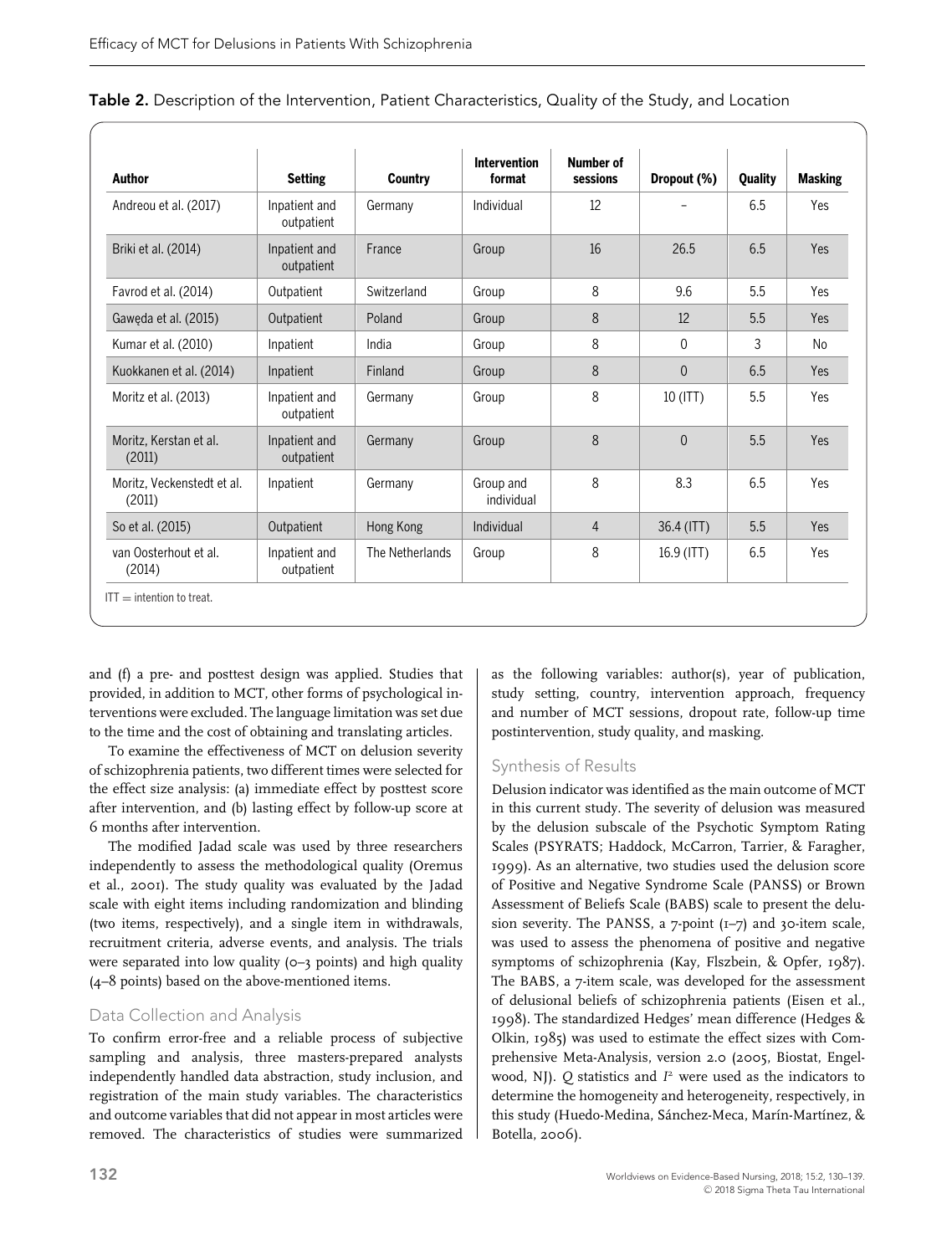

Figure 1. Flowchart of inclusion and exclusion criteria for meta-analysis.

## Dealing With Missing Data

The standard deviation of pretreatment scores was used to impute the missing postintervention standard deviation. The change scores were used to impute the missing mean postintervention scores of studies for calculating the effect size. According to Lipsey and Wilson (2001), the sum of change scores was used for the estimation of the effect size. To confirm the same direction of effect size calculated by postintervention mean scores, the sum of change scores in each item was recorded.

## Risk of Bias Across Studies

Publication bias may occur while researchers have a tendency to include and publish studies that have significant results (Harrison, 1996); thus, funnel plot as a visual recognition method and two statistical tests, Begg's (Begg & Mazumdar, 1994) and Egger's tests (Egger, Smith, Schneider, & Minder, 1997), were used to identify the publication bias of this current study.

Funnel plots, a graphical method that presents the effect estimates against their standard errors, can be used to detect the publication bias with a visual aid (Duval & Tweedie, 2000). Studies with a symmetric distribution funnel imply no significant publication bias, whereas studies with an asymmetrical funnel imply publication bias. Begg's test, as a rank correlation test, applies the correlation between both ranks of effect

Worldviews on Evidence-Based Nursing, 2018; 15:2, 130–139. 133 -<sup>C</sup> 2018 Sigma Theta Tau International

sizes and their variances (Begg & Mazumdar, 1994). Egger's test, as a regression test, measures the asymmetry degree of the funnel plot by calculating the intercept from regression of standard normal deviance against precision. Having no statistically significant result means no publication bias (Egger et al., 1997).

## Additional Analyses

Subgroup analysis was applied to assess the moderator effect of categorical variables (Feng et al., 2012), to further examine the influence of MCT categorical variables on the effect size, and to identify the particular characteristics resulting in evident outcomes. Mixed-effect model was adopted to examine the variables, where a moderator may be indicated when  $Q_B$ is significant. All potential moderating variables were included in the subgroup analysis.

## RESULTS

The average participant age was 32.8–51.0 years. Nine of the 11 studies had been conducted in western countries. Nine studies were group-based interventions, with a group size of 4–8 people. The therapy sessions were commonly eight sessions, with each session 45–60 min long. Seven studies lasted for 4 weeks and the other four lasted for 8 weeks. Participants who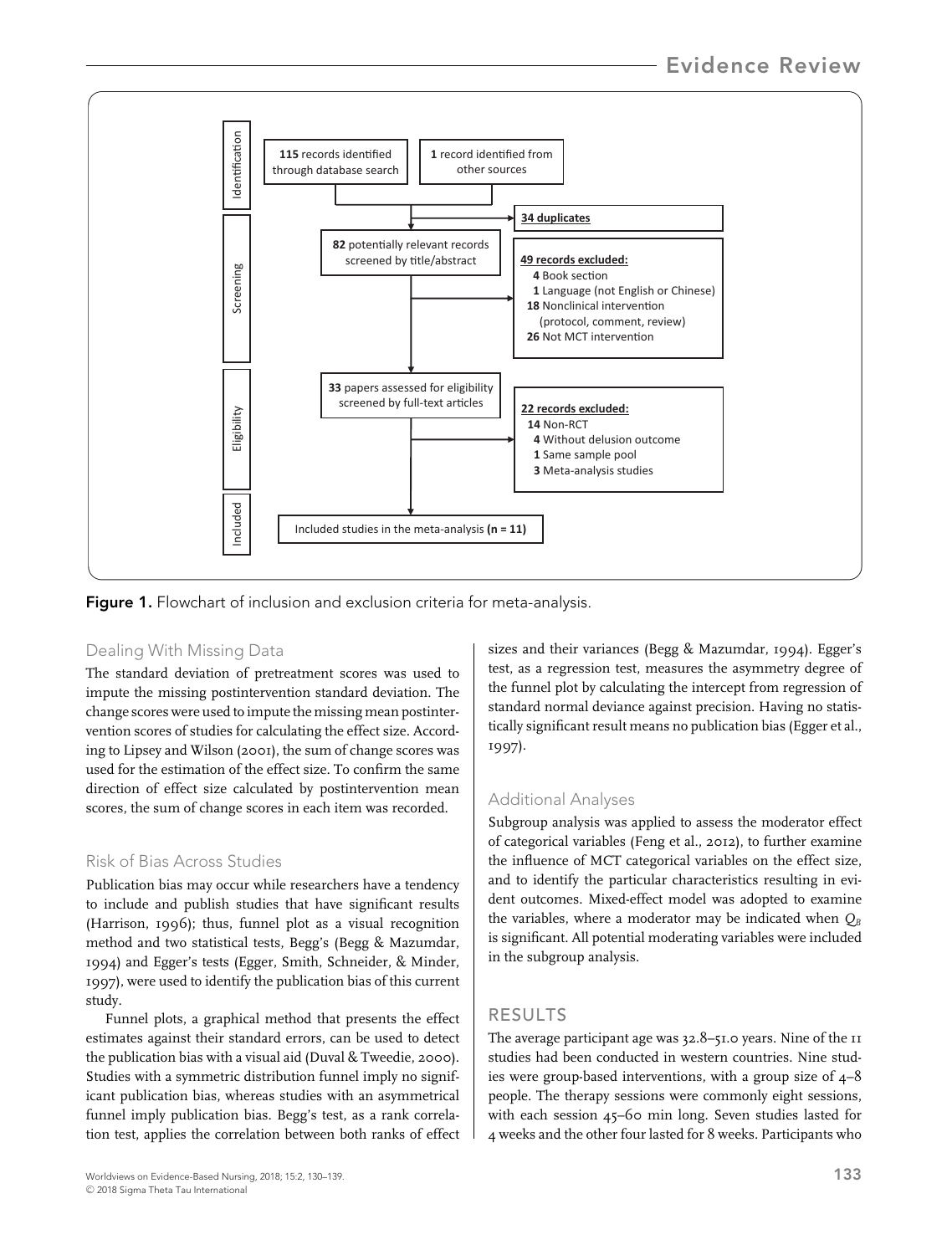received the homework assignments were presented in only three studies.

#### Effectiveness of MCT on Delusion

Included in the analysis were immediate postintervention outcomes of MCT in 11 effect sizes, and the result showed that MCT had a moderate immediate effect with a *g* value of −0.38 (95% CI [−0.64, −0.12], *p <* .01; Figure 2). These studies were found to be highly heterogeneous  $(Q |IO| = 27.21, p < .01,$  $I^2 = 63.25$ .

Regarding the longer effect of MCT on delusion at 6 months postintervention, four effect sizes were analyzed. The result showed that MCT had a moderate lasting effect with a *g* value of −0.35 (95% CI [−0.58, −0.12], *p <* .01; Figure 3). These studies were found to be homogeneous  $(Q_3] = 2.95$ ,  $p = .40$ ,  $I^2 = 0.00$ .

#### Moderating Effects of MCT on Delusion

In the subgroup analysis of immediate postintervention effects, two characteristic variables of MCT had a moderating effect on delusion and differed significantly from each other (Table 3).

The effect size of individualized MCT was significantly larger than that of the group-based approach. A subsample of eastern countries had a significantly greater effect than those of western countries. There were no statistically significant differences in the characteristics of homework assignment, MCT trainer, frequency of MCT, numbers of MCT sessions, intervention length, or participants' sources.

In the results of subgroup analysis after 6 months postintervention, all the factors, such as intervention approach, homework assignment, MCT trainer, frequency of MCT, number of sessions, intervention length, participants' region, and participants' sources, resulted in nonsignificant differences in effect.

#### Publication Bias Assessment

The results showed an asymmetric funnel plot (Figure 4). Rosenthal's fail-safe N analysis (Rosenthal & DiMatteo, 2001) resulted in significant differences in effect, showing a requirement of 61 missing studies that would reverse the results to nonsignificance. The results of Begg's and Egger's test indicated no significant substantial publication bias (all *p*'s *>*.05).

## DISCUSSION

The included studies of this meta-analysis indicated no significant preintervention difference in the severity of delusion between the experimental and control groups. Our findings imply that MCT is beneficial for patents with schizophrenia who have delusional symptoms. The results indicated that postintervention MCT immediately lowered the severity of delusion, which was similar to the conclusion of Eichner and Berna's (2016) meta-analyses with 11 RCT and non-RCT studies. Both meta-analysis, our study and the Eichner and Berna's study, confirmed the immediate postintervention effect of MCT to be small to moderate.

However, a contradictory conclusion was drawn from the other concurrent meta-analysis, which contained only four and seven RCT studies of MCT, respectively (Jiang et al., 2015; van Oosterhout et al., 2016). The discrepancy may have been generated due to the number of studies and the time range wherein 11 RCT studies of MCT were recruited from 2007 to 2016 for analysis in this current study. Compared to the 2016 metaanalysis of van Oosterhout et al., the current meta-analysis added four high-quality RCT studies, in which MCT was implemented by well-prepared trainers, to generate the contrasted conclusion that is crucial to the knowledge translation of MCT and facilitation for clinical practice.



**Figure 2.** Forest plot of studies in the meta-analysis of immediate effect on delusions.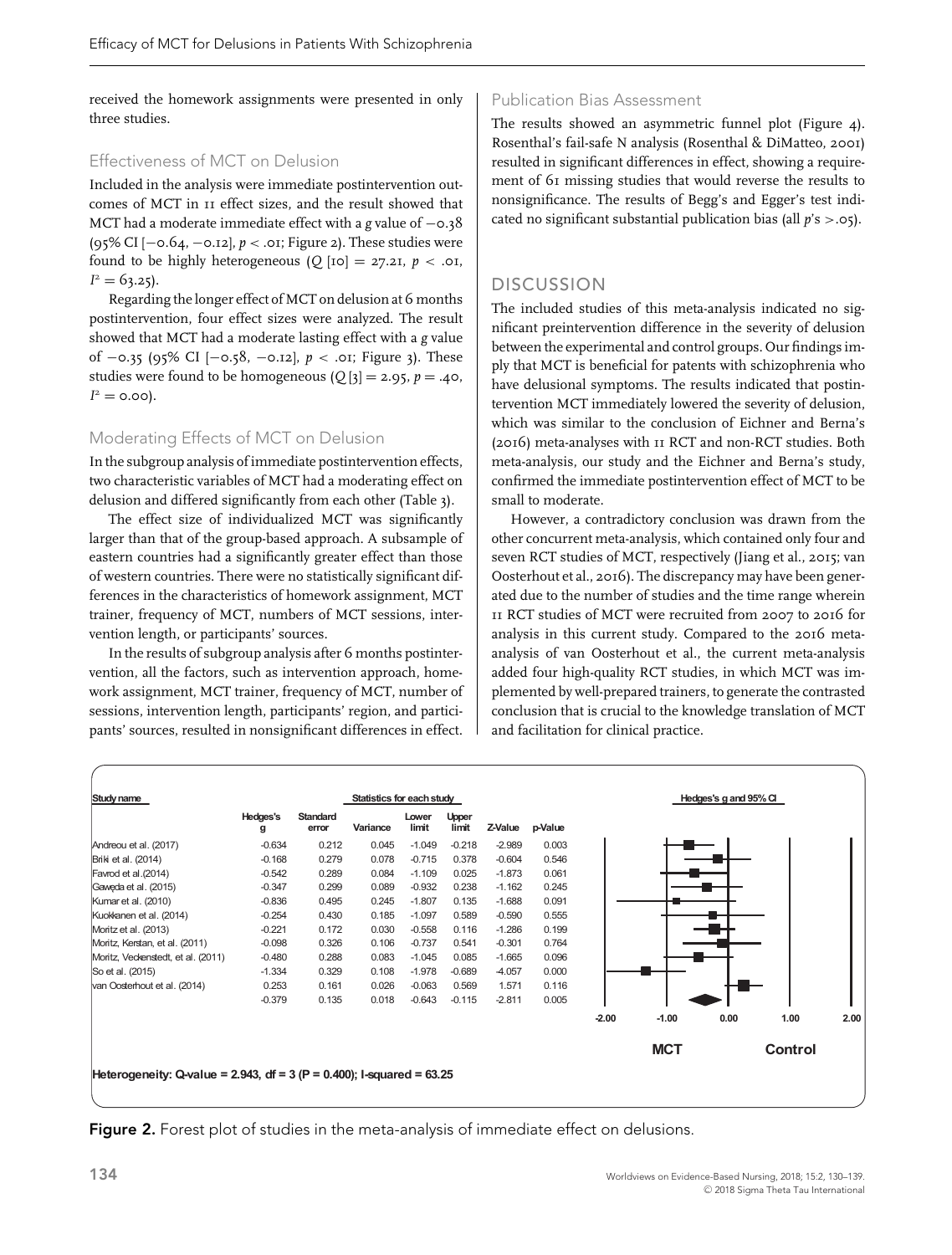

Figure 3. Forest plot of studies in the meta-analysis of lasting effect on delusions.



Figure 4. Funnel plot of studies in the meta-analysis of delusions.

Six months postintervention, the results of this study indicated that MCT has a significant effect on delusion, which means that MCT has a positive lasting effect. This is a newly proposed conclusion as compared to the prior three metaanalyses (Eichner & Berna, 2016; Jiang et al., 2015; van Oosterhout et al., 2016). The effect of MCT in the Jiang et al. and the van Oosterhout et al. studies only showed a decreasing trend of delusion when time passed; while in our study and the Eichner and Berna's study, the patients' newly learned thinking process had an immediate influence on delusion reduction.

The positive lasting effect of MCT at 6 months postintervention was identified only in our current meta-analysis, reflecting that patients were aware of patterns of their cognitive bias and what consequences of jumping to conclusion, attribution bias, or memory bias may be caused by those errors. This lasting effect of MCT was validated and supported by the homogeneity test of MCT effect at the 6-month follow-up in the four included RCT studies.

In addition to the overall effect size, the moderating effect between subgroup variables and effect size was examined. The individualized MCT approach significantly lowered the delusion severity with large effect size  $(g = -0.90)$  immediately postintervention in subgroup analysis. This finding is consistent to Eichner and Berna's (2016) study indicating a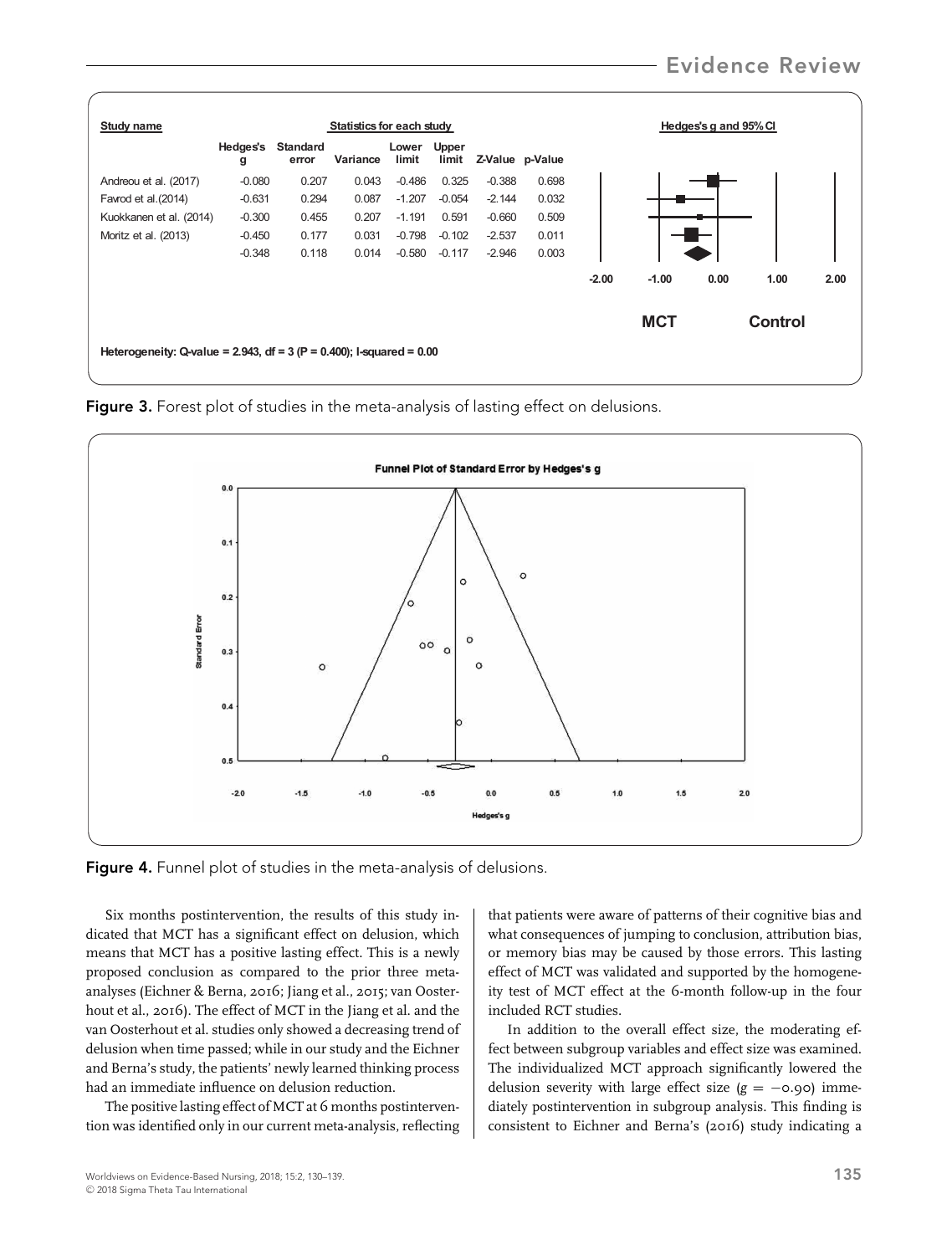|  |  | Table 3. Subgroup Analysis of Effect Size on Severity of Delusion |  |
|--|--|-------------------------------------------------------------------|--|
|--|--|-------------------------------------------------------------------|--|

|                        | <b>Effect size</b>       |                    |                  | Homogeneity |         |
|------------------------|--------------------------|--------------------|------------------|-------------|---------|
| <b>Variable</b>        | <b>Number of studies</b> | Hedges' g          | 95% CI           | $Q_B$       | p       |
| Intervention approach  |                          |                    |                  |             |         |
| Therapy type           |                          |                    |                  | 6.70        | .04     |
| Individual             | $\overline{c}$           | $-0.90**$          | $[-0.39, -0.42]$ |             |         |
| Group                  | 8                        | $-0.19$            | $[-0.44, 0.06]$  |             |         |
| Mixed                  | $\mathbf{1}$             | $-0.48$            | $[-1.20, 0.24]$  |             |         |
| Homework assignment    |                          |                    |                  | 2.88        | .09     |
| Yes                    | 5                        | $-0.59***$         | $[-0.94, -0.24]$ |             |         |
| Info not provided      | 6                        | $-0.19$            | $[-0.50, 0.11]$  |             |         |
| MCT trainer            |                          |                    |                  | 0.64        | .42     |
| With MCT training      | $\overline{9}$           | $-0.34*$           | $[-0.62, -0.05]$ |             |         |
| Info not provided      | $\overline{c}$           | $-0.65$            | $[-1.35, 0.06]$  |             |         |
| Intervention dose      |                          |                    |                  |             |         |
| Frequency of MCT       |                          |                    |                  | 0.02        | .88     |
| Once/week              | $\overline{4}$           | $-0.36$            | $[-0.80, 0.09]$  |             |         |
| Twice/week             | $\overline{7}$           | $-0.40$            | $[-0.75, -0.05]$ |             |         |
| Number of MCT sessions |                          |                    |                  | 2.57        | .11     |
| $\,8\,$                | 8                        | $-0.25$            | $[-0.53, 0.04]$  |             |         |
| Other                  | 3                        | $-0.67**$          | $[-1.12, -0.23]$ |             |         |
| Intervention length    |                          |                    |                  | 1.41        | .24     |
| Four weeks (and less)  | 6                        | $-0.54*$           | $[-0.91, -0.17]$ |             |         |
| Over 4 weeks           | 5                        | $-0.22$            | $[-0.59, 0.15]$  |             |         |
| Participant factors    |                          |                    |                  |             |         |
| Participants' source   |                          |                    |                  | 5.64        | .06     |
| Outpatient             | $\overline{c}$           | $-0.91$ **         | $[-1.46, -0.35]$ |             |         |
| Inpatient              | 4                        | $-0.45$ *          | $[-0.88, -0.88]$ |             |         |
| Mixed                  | 5                        | $-0.16$            | $[-0.46, 0.13]$  |             |         |
| Participants' region   |                          |                    |                  | 7.29        | $< .01$ |
| Eastern country        | $\overline{c}$           | $-1.16^{\ast\ast}$ | $[-1.79, -0.54]$ |             |         |
| Western country        | $\mathsf 9$              | $-0.25$ *          | $[-0.47, -0.03]$ |             |         |

stronger response to the individual approach than to the group approach. The individualized approach applied to patients with schizophrenia might play a moderating role in buffering the effect of MCT on delusion. Patients may have better concentration on the MCT process and allow trainers to adjust the content and length in each session module with an individualized approach. In addition, the trainer can provide patients more detailed instructions that they have failed to understand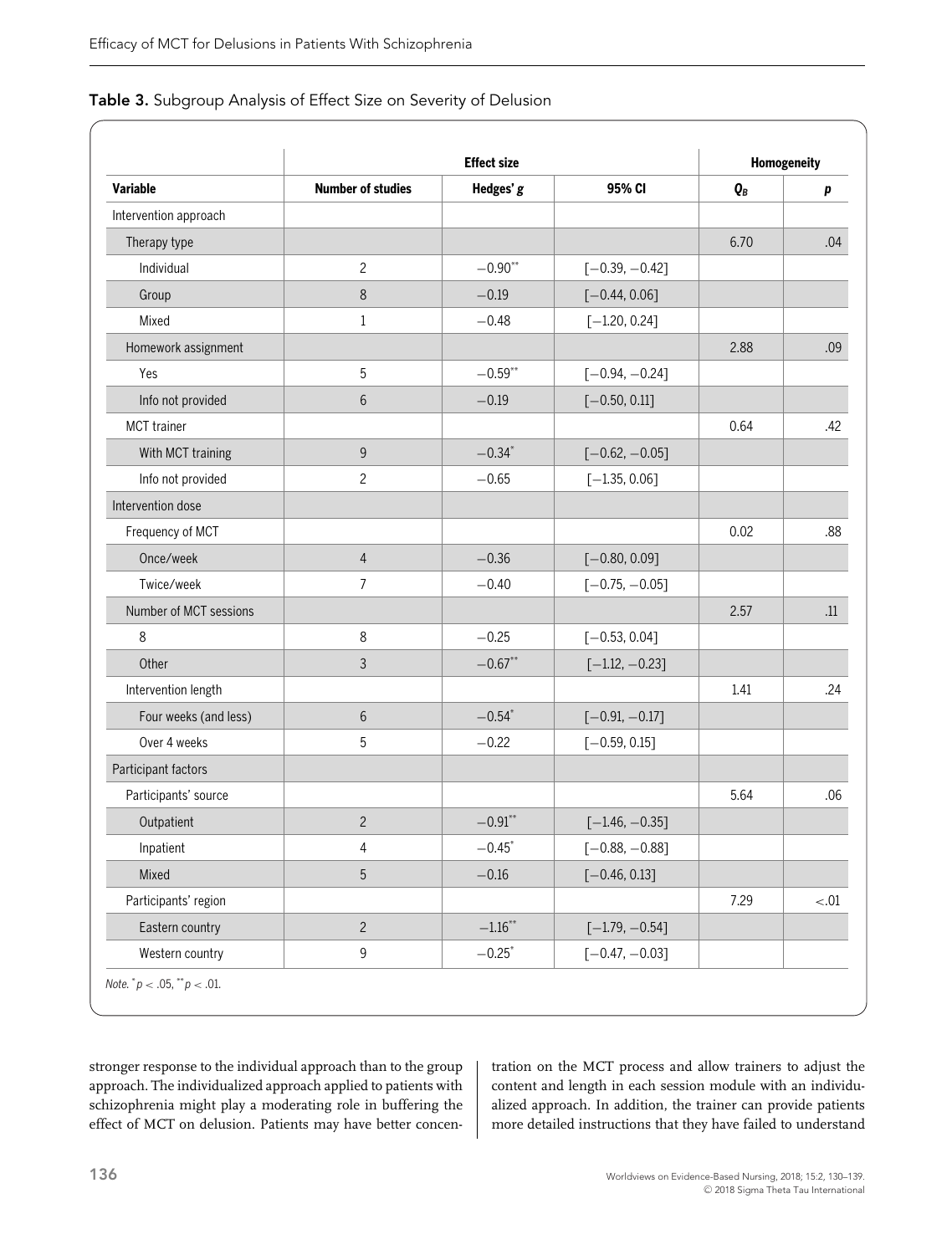## Evidence Review

in earlier sessions. The flexibility of an individualized approach is beneficial to modifying distorted cognition of participants as compared to a group-based approach.

MCT applied to patients of an eastern country significantly lowered the severity of delusion with large effect size  $(g =$ –1.16) immediately postintervention in subgroup analysis. The possible explanation may be the relationships and interactions between teacher and student while learning because students in eastern countries have the habit of better adherence to the teachers' instruction and have more interest in the interactive material of MCT (Ainley, 2006).

Our investigation found that all variables, such as homework assignment, trainer's training, frequency, number of sessions, intervention length, and participants' source, had no significant correlation with effect. Half of the included studies did not point out whether homework assignments were asked for, and two did not mention how they trained the MCT trainer. Some studies made use of homework assignments, finding that homework can improve the effect because it helps participants review the cognitive bias taught in each session and then connect it to their life experience.

Clinical constraints and patients' responses to MCT may influence the single dose of session and total dosage of MCT sessions; however, patients' adherence to the MCT and the dosage of MCT could not be determined without detailed records. This may be a bias of the present study. In terms of participants' source, almost half of the studies that were included were mixed with inpatients and outpatients. The severity of psychotic symptoms may differ between the patient sources. Some studies had reduced the frequency of intervention from twice to a single dose per week while including more outpatient participants in the MCT sessions.

Overall, most variables that were investigated did not affect by themselves the MCT effect size, but their effect in conjunction with other variables was significant.

#### LIMITATIONS

The current study included only 11 eligible RCT studies that were heterogeneous, and whose methods of delusion measures and data presentations were diverse. Subgroup analysis with stratified techniques may leave inadequate power in each subgroup due to smaller sample size. Various possible confounders and factors other than those included in the model need to be further clarified.

#### CONCLUSIONS

MCT has effectively improved the experience of delusions in patients with schizophrenia immediately postintervention, with the change lasting for 6 months. To preserve the effect of MCT, the patient's delusion severity should be reevaluated after 6 months and then the patient should undergo another cycle of MCT to reduce the recurrence of distorted cognition. Individualized MCT, compared to a group-based approach, is more flexible and beneficial to modify cognition errors of participants. The participants' region reflects diverse cultural backgrounds that can influence the MCT effect. The interaction between teacher and student, or the learning behavior in eastern culture, may be the important factor that contributes to the effect of MCT, reducing the delusion of schizophrenia in eastern culture.

For similar future studies, including additional variables (e.g., cognitive bias) for outcome evaluation may be needed. A greater comprehension of the mechanism and factors that improve the effectiveness of MCT may be helpful for designing a successful MCT in the future. For patients with delusions, their dysfunctional thought processes cannot be corrected by medication alone. Individualized MCT can be a valuable approach and is recommended to healthcare professionals as a resource for patients with schizophrenia or delusional disorder. WVN

# LINKING EVIDENCE TO ACTION

- MCT reduces the severity of delusion immediately after the intervention and lasting for at least 6 months.
- Compared to the group approach of MCT, the individualized approach may lead to stronger patient response.
- Culture diversity should be considered when applying MCT to different regions.
- There is no sufficient evidence to conclude whether homework assignments are helpful. Although homework assignments can be viewed as supplementary strategies of MCT, further validation of its effectiveness is needed.

## Author information

Yu-Chen Liu, Master, Department of Nursing, College of Medicine, National Cheng Kung University, Tainan City, Taiwan, Republic of China; Chia-Chun Tang, Pre-doctoral fellow of Behavioral Cooperative Oncology Group Center for Symptom Management, School of Nursing, Indiana University Purdue University at Indianapolis, Indianapolis, IN, USA; Tsai-Tzu Hung, Master's student, Department of Nursing, College of Medicine, National Cheng Kung University, and Cancer Center, Tainan City, Taiwan, Republic of China; Pei-Ching Tsai, Master's student, Department of Nursing, College of Medicine, National Cheng Kung University, and Ditmanson Medical Foundation Chia-Yi Christian Hospital, Tainan City, Taiwan, Republic of China; Mei-Feng Lin, Professor, Department of Nursing, College of Medicine, National Cheng Kung University, Tainan City, Taiwan, Republic of China

Address correspondence to Mei-Feng Lin, Department of Nursing, College of Medicine, National Cheng Kung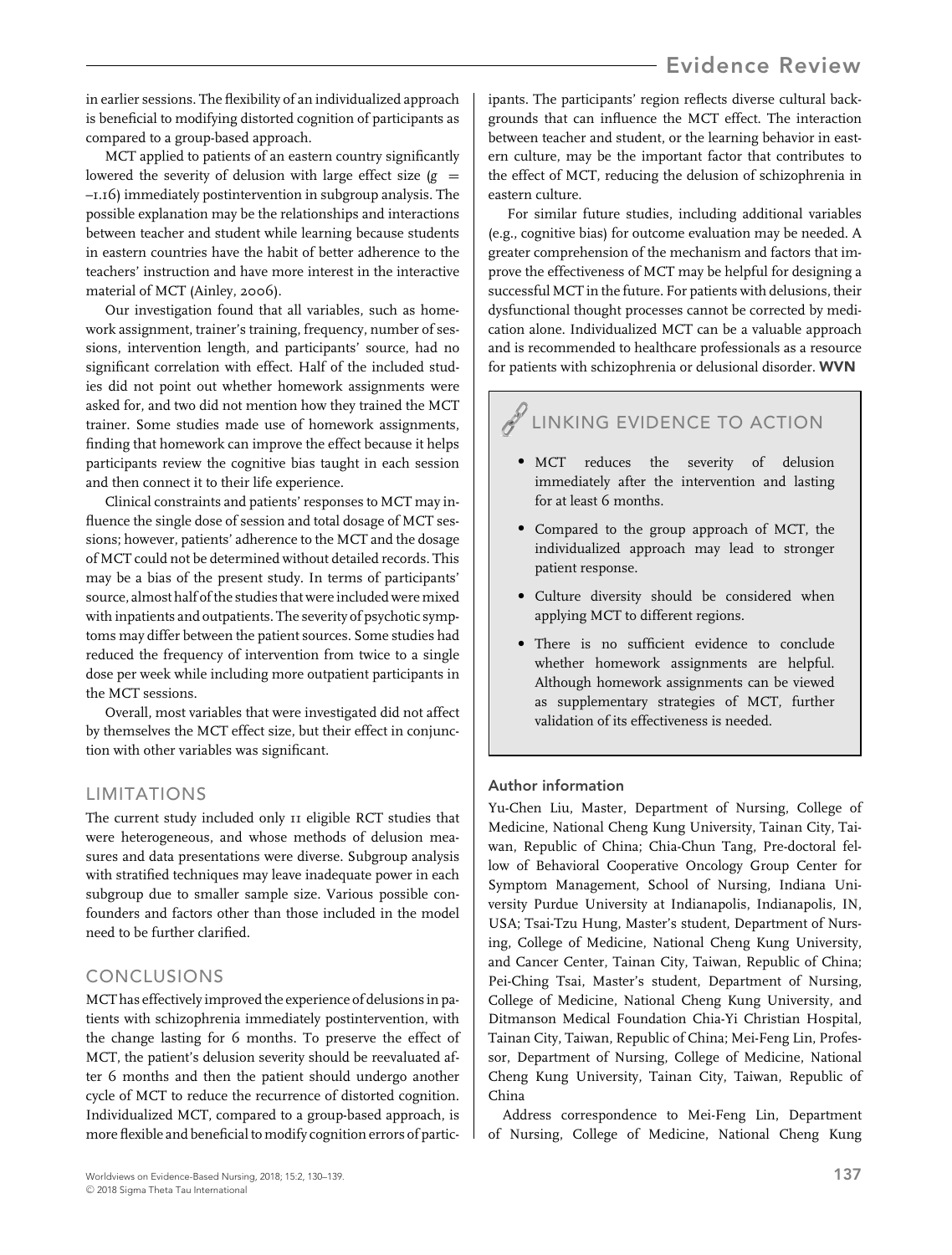University, No. 1, Tai-Hsueh Road, Tainan City 701, Taiwan, Republic of China; L30mf@mail.ncku.edu.tw

Accepted 25 November 2017 Copyright © 2018, Sigma Theta Tau International

#### References

- Ainley, M. (2006). Connecting with learning: Motivation, affect and cognition in interest processes. *Educational Psychology Review*, *18*(4), 391–405.
- Andreou, C., Wittekind, C., Fieker, M., Heitz, U., Veckenstedt, R., Bohn, F., & Moritz, S. (2017). Individualized metacognitive therapy for delusions: A randomized controlled rater-blind study. *Journal of Behavioral Therapy and Experimental Psychiatry*, *56*, 144–151.
- Balzan, R. P., Delfabbro, P. H., Galletly, C. A., & Woodward, T. S. (2013). Metacognitive training for patients with schizophrenia: Preliminary evidence for a targeted, single-module programme. *Australian and New Zealand Journal of Psychiatry*, *48*(12), 1126– 1137.
- Begg, C. B., & Mazumdar, M. (1994). Operating characteristics of a rank correlation test for publication bias. *Biometrics*, *50*(4), 1088–1101.
- Briki, M., Monnin, J., Haffen, E., Sechter, D., Favrod, J., Netillard, C., ... Tio, G. (2014). Metacognitive training for schizophrenia: A multicentre randomised controlled trial. *Schizophrenia Research*, *157*(1), 99–106.
- Coid, J. W., Ullrich, S., Kallis, C., Keers, R., Barker, D., Cowden, F., & Stamps, R. (2013). The relationship between delusions and violence: Findings from the East London first episode psychosis study. *Journal of the American Medical Association Psychiatry*, *70*(5), 465–471.
- Duval, S., & Tweedie, R. (2000). Trim and fill: A simple funnelplot-based method of testing and adjusting for publication bias in meta-analysis. *Biometrics*, *56*(2), 455–463.
- Egger, M., Smith, G. D., Schneider, M., & Minder, C. (1997). Bias in meta-analysis detected by a simple, graphical test. *British Medical Journal*, *315*(7109), 629–634.
- Eichner, C., & Berna, F. (2016). Acceptance and efficacy of metacognitive training (MCT) on positive symptoms and delusions in patients with schizophrenia: A meta-analysis taking into account important moderators. *Schizophrenia Bulletin*, *42*(4), 952–962.
- Eisen, J. L., Phillips, K. A., Baer, L., Beer, D. A., Atala, K. D., & Rasmussen, S. A. (1998). The brown assessment of beliefs scale: Reliability and validity. *American Journal of Psychiatry*, *155*(1), 102–108.
- Favrod, J., Rexhaj, S., Bardy, S., Ferrari, P., Hayoz, C., Moritz, S., ... Bonsack, C. (2014). Sustained antipsychotic effect of metacognitive training in psychosis: A randomized-controlled study. *European Psychiatry*, *29*(5), 275–281.
- Feng, C. Y., Chu, H., Chen, C. H., Chang, Y. S., Chen, T. H., Chou, Y. H., ... Chou, K. R. (2012). The effect of cognitive behavioral group therapy for depression: A meta-analysis 2000– 2010. *Worldviews on Evidence-Based Nursing*, *9*(1), 2–17.
- Gawęda, Ł., Krężołek, M., Olbryś, J., Turska, A., & Kokoszka, A. (2015). Decreasing self-reported cognitive biases and increasing clinical insight through meta-cognitive training in patients with chronic schizophrenia. *Journal of Behavioral Therapy and Experimental Psychiatry*, *48*, 98–104.
- Haddock, G., McCarron, J., Tarrier, N., & Faragher, E. (1999). Scales to measure dimensions of hallucinations and delusions: The psychotic symptom rating scales (PSYRATS). *Psychological Medicine*, *29*(4), 879–889.
- Harrison, L. L. (1996). Pulling it all together: The importance of integrative research reviews and meta-analyses in nursing. *Journal of Advanced Nursing*, *24*(2), 224–225.
- Hedges, L. V., & Olkin, I. (1985). *Statistical methods for metaanalysis*. Orlando, FL: Academic Press.
- Huedo-Medina, T. B., Sánchez-Meca, J., Marín-Martínez, F., & Botella, J. (2006). Assessing heterogeneity in meta-analysis: *Q* statistic or *I*² index? *Psychological Methods*, *11*(2), 193–206.
- Jiang, J., Zhang, L., Zhipei, Z., Wei, L., & Chunbo, L. (2015). Metacognitive training for schizophrenia: A systematic review. *Shanghai Archives of Psychiatry*, *27*(3), 149–157.
- Kay, S. R., Flszbein, A., & Opfer, L. A. (1987). The positive and negative syndrome scale (PANSS) for schizophrenia. *Schizophrenia Bulletin*, *13*(2), 261–276.
- Kumar, D., Zia Ul Haq, M., Dubey, I., Dotivala, K. N., Veqar Siddiqui, S., Prakash, R., ... Nizamie, S. H. (2010). Effect of meta-cognitive training in the reduction of positive symptoms in schizophrenia. *European Journal of Psychotherapy and Counselling*, *12*(2), 149–158.
- Kuokkanen, R., Lappalainen, R., Repo-Tiihonen, E., & Tiihonen, J. (2014). Metacognitive group training for forensic and dangerous non-forensic patients with schizophrenia: A randomised controlled feasibility trial. *Criminal Behaviour and Mental Health*, *24*(5), 345–357.
- Lam, P. C., Ng, P., & Tori, C. (2013). Burdens and psychological health of family caregivers of people with schizophrenia in two Chinese metropolitan cities: Hong Kong and Guangzhou. *Community Mental Health Journal*, *49*(6), 841–846.
- Lipsey, M. W., & Wilson, D. B. (2001). *Practical meta-analysis* (Vol. *49*). Thousand Oaks, CA: Sage.
- Moritz, S., Kerstan, A., Veckenstedt, R., Randjbar, S., Vitzthum, F., ... Woodward, T. (2011). Further evidence for the efficacy of a metacognitive group training in schizophrenia. *Behaviour Research and Therapy*, *49*(3), 151–157.
- Moritz, S., Veckenstedt, R., Bohn, F., Hottenrott, B., Scheu, F., Randjbar, S., ... Treszl, A. (2013). Complementary group Metacognitive Training (MCT) reduces delusional ideation in schizophrenia. *Schizophrenia Research*, *151*(1), 61–69.
- Moritz, S., Veckenstedt, R., Randjbar, S., Vitzthum, F., & Woodward, T. (2011). Antipsychotic treatment beyond antipsychotics: Metacognitive intervention for schizophrenia patients improves delusional symptoms. *Psychological Medicine*, *41*(9), 1823–1832.
- Moritz, S., & Woodward, T. S. (2007). Metacognitive training in schizophrenia: From basic research to knowledge translation and intervention. *Current Opinion in Psychiatry*, *20*(6), 619–625.
- Ong, H. C., Ibrahim, N., & Wahab, S. (2016). Psychological distress, perceived stigma, and coping among caregivers of patients with schizophrenia. *Psychology Research and Behavior Management*, *9*, 211–218.
- Oremus, M., Wolfson, C., Perrault, A., Demers, L., Momoli, F., & Moride, Y. (2001). Interrater reliability of the modified Jadad quality scale for systematic reviews of Alzheimer's disease drug trials. *Dementia and Geriatric Cognitive Disorders*, *12*(3), 232–236.
- Rosenthal, R., & DiMatteo, M. R. (2001). Meta-analysis: Recent developments in quantitative methods for literature reviews. *Annual Review of Psychology*, *52*, 59–82.